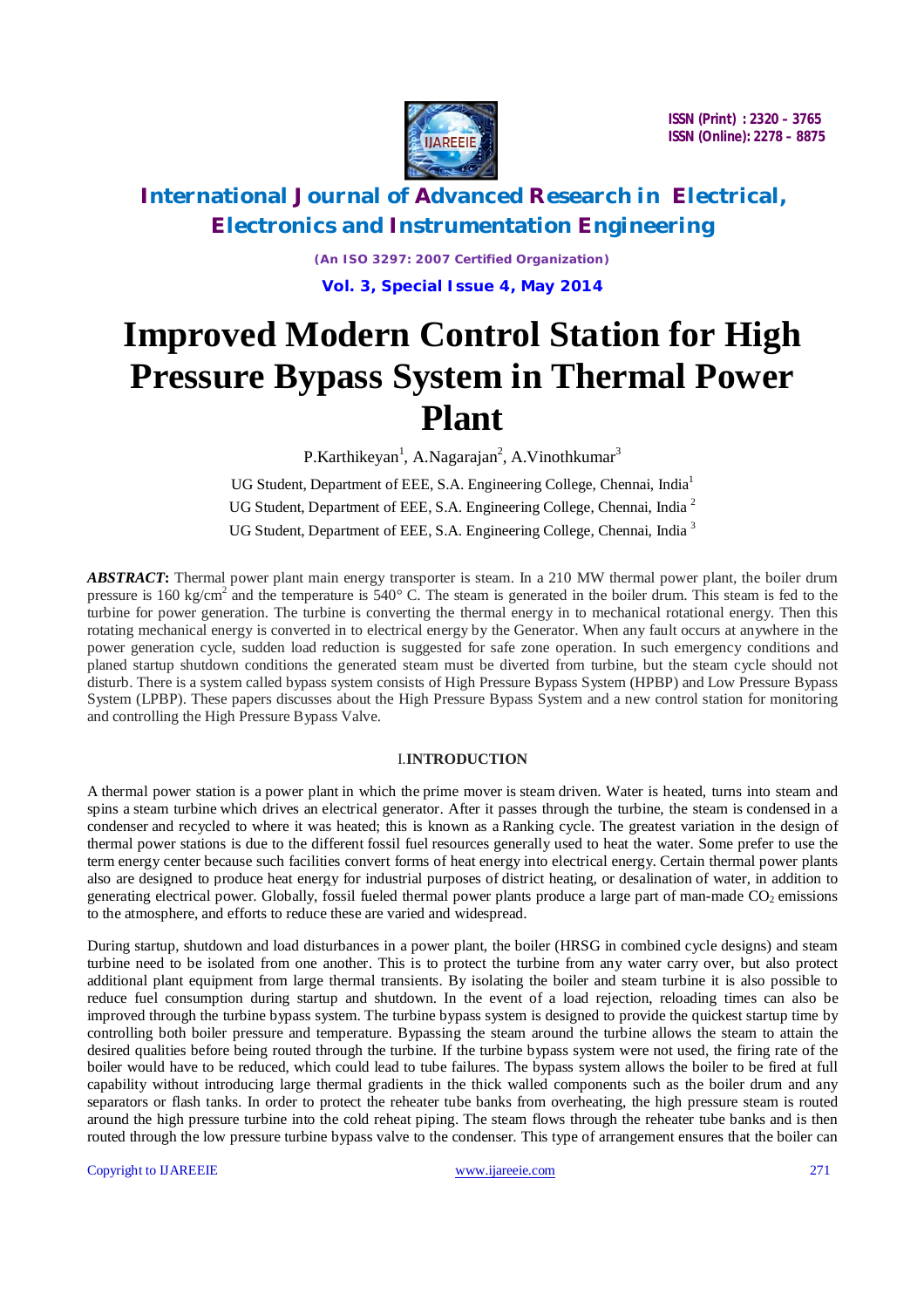

# **International Journal of Advanced Research in Electrical, Electronics and Instrumentation Engineering**

*(An ISO 3297: 2007 Certified Organization)*

### **Vol. 3, Special Issue 4, May 2014**

remain in operation during a load rejection, which keeps the safety valves from lifting, and keeps other equipment from tripping allowing immediate reloading of the turbine [2].



Fig 1: Single Reheat Turbine Bypass System

#### II. **IMPORTANCE of BYPASS VALVE**

**I**n conventional units and combined cycle units without hot reheat bypass valves, the low pressure valve must be able to bypass the entire unit mass flow in the case of an upset. Also, the temperature of the steam must be reduced to near saturated conditions to limit the size of the condenser and prevent thermal fatigue due to high temperatures. One of the main concerns in this application is the noise generated when the pressure is let down from the low pressure section (75 - 200 kg/cm<sup>2</sup>) to the condenser, which is under vacuum  $(2 - 5 \text{ kg/cm}^2)$ . The noise generated can cause vibration that can damage the downstream equipment [1]. Another concern is temperature control. Inlet temperatures to the valve vary between 400 and 600 degrees and must be dropped to near saturated conditions at the valve outlet. This is necessary to facilitate heat transfer in the condenser while protecting the condenser from thermal fatigue. For the best efficiencies and overall plant heat rate, tight shutoff is recommended. If the bypass valve leaks, steam that could be driving the turbine will be lost to the condenser. Because of the pressures and the large amount of flow involved, poor shutoff will lead to significant valve damage in a relatively short amount of time.

There are several possible solutions to address this application. The most common device used is called a turbine bypass valve that combines both pressure and temperature reduction into one control valve. The valve controls the flowing pressure drop the same as any control valve, but controls the temperature via a spray water section at the exit of the valve. This spray water section can either be attached to the valve or some distance downstream. Another alternative is a separate pressure reducing valve and a separate desuperheater downstream from the valve. This arrangement works well when installation flexibility is a consideration. The downside is that if the valve and desuperheater are separated a dead time or lag can be introduced into the system because of the distance between the pressure reducing valve and downstream cooling section [2]. This turbine bypass valve incorporates both pressure and temperature control into one valve body. The valve is

Copyright to IJAREEIE www.ijareeie.com 272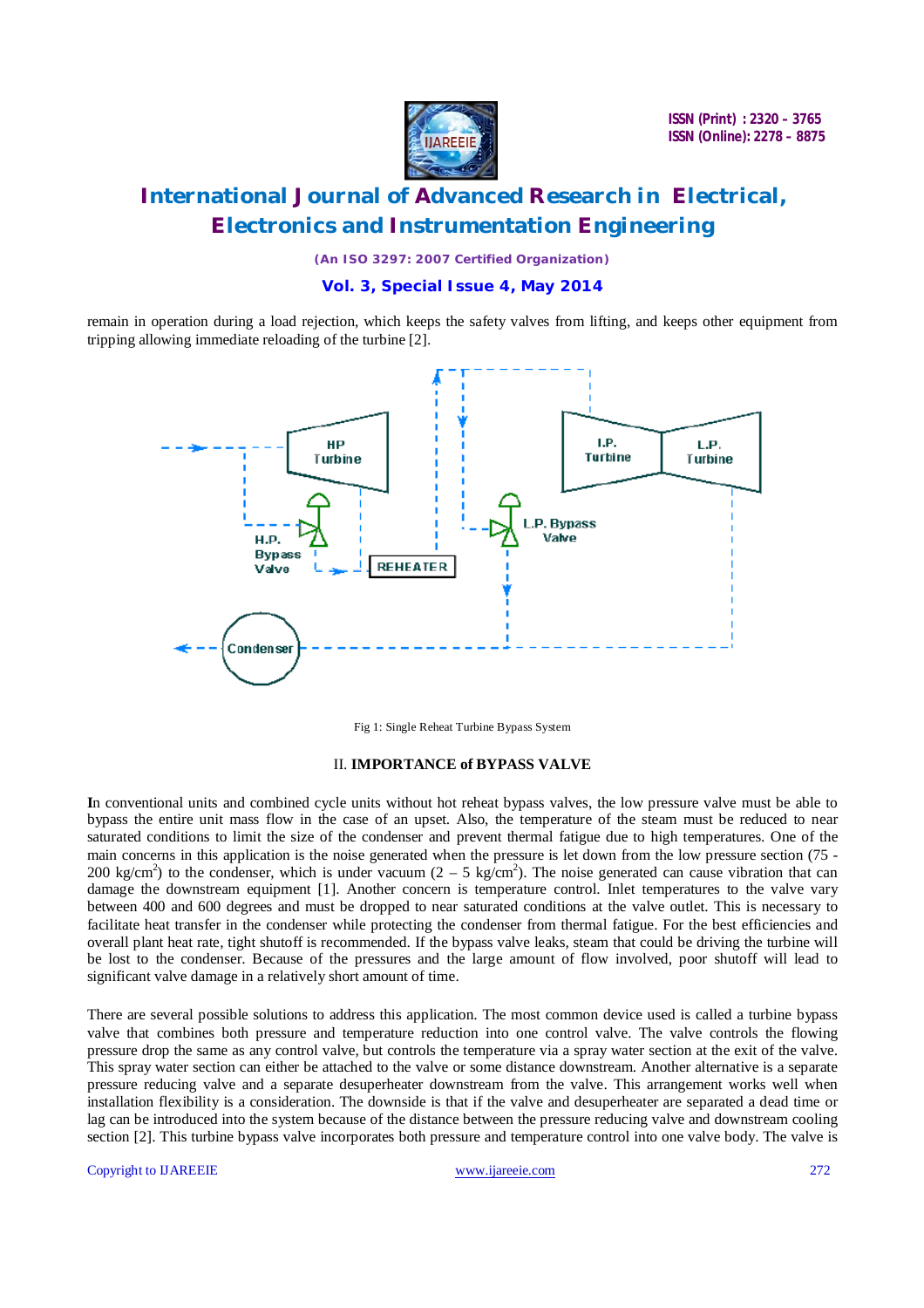

# **International Journal of Advanced Research in Electrical, Electronics and Instrumentation Engineering**

*(An ISO 3297: 2007 Certified Organization)*

### **Vol. 3, Special Issue 4, May 2014**

designed to withstand the thermal transients typical in this application. Extensive research into thermal mixing of water and steam ensuring the best spray patterns and nozzle designs [3]. For applications where installation flexibility is required, the design with a downstream cooler or desuperheater is recommended. Noise abatement trim can be installed into the control valves to eliminate any damaging noise and vibration. The same type of cooler design can be installed a given distance downstream of the pressure reducing valve to provide the proper temperature control. Fast acting actuation is required to protect the steam turbine during the event of a load rejection with most requirements ranging between one and two seconds [7]. The pneumatic actuation system with the booster arrangement will meet stroking requirements of one to two seconds. In applications where faster acting times are required, electro-hydraulic actuation packages are available.



#### FIG 2: HIGH PRESSURE BYPASS VALVE

In these internal and external view of a high pressure bypass valve arrangement is shown in (fig 2), the valve has a control for opening and closing of the bypass valve is shown in external view and in the internal view shows the temperature reduction between the steam entering and moving out from the bypass valve, the spray water tubes helps the bypass valve to reduce the temperature of the steam in the bypass valve [6].

#### A. *Desuperheater*

In the desuperheater, the cooling water enters the venturi through a special streamlined spray nozzle. On the surface of this spray nozzle a thin film of the water will be formed. The dynamic energy of the incoming steam flow breaks the surface tension of the film, creating a conical shaped spray (at slightly lower pressure) of atomized cooling water. Correct mixing is

Copyright to IJAREEIE www.ijareeie.com 273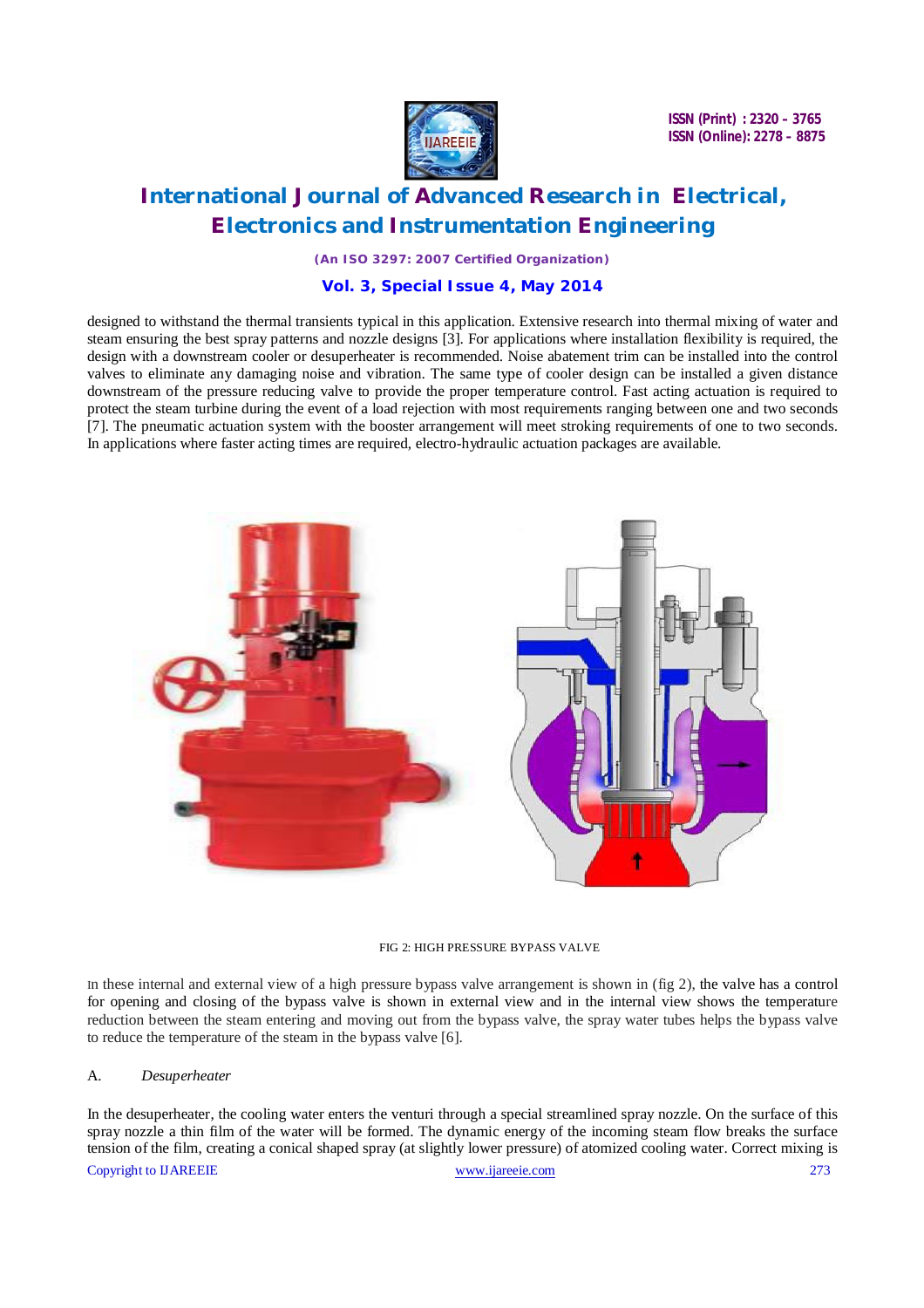

# **International Journal of Advanced Research in Electrical, Electronics and Instrumentation Engineering**

*(An ISO 3297: 2007 Certified Organization)*

### **Vol. 3, Special Issue 4, May 2014**

attained by the turbulence of the steam flow, which is caused by the interaction of the venturi effect and the specially shaped spray nozzle. The result is rapid and total evaporation of the cooling water. As consequence, optimal and swift temperature control adjustments are possible. This also avoids the need for any protective liners in downstream piping [8][9].

#### III.**CONTROL STATION**

The function of HPBP System is to bypass the steam from boiler drum to the Intermediate Pressure Turbine over High Pressure Turbine. This system is keep-on watching the differential pressure between the boiler drum and steam entering in the HP Turbine (HPT). If the rate of change differential pressure is more than  $18 \text{ kg/cm}^2$ , this system come out of automatic mode and let the last turbine pressure is a set point, against set point, excess steam is bypassed through HPBP System. When process back to normally, manually it has to be matched and switched to automatic mode.



FIG 3: BLOCK DIAGRAM

In the block diagram (fig 3) the main stream pressure is the main pressure from the boiler i.e. the steam which is superheated by the flue gases and it is pressure is sensed by the pressure sensor, the throttle pressure is the pressure in the turbine control valve which is also sensed by the pressure sensor and the signal conditioner converts that current into voltage these analog valve is fed to the ADC pins in the microcontroller these ADC valve are compared in the microcontroller if the differential pressure between the main stream pressure and the control valve pressure is more than the 18 kg/cm<sup>2</sup> then the bypass valve opens if it is less than the differential pressure then the bypass valve close until the pressure valve is equal to the set point valve, it is the differential pressure set by the system depends on the last turbine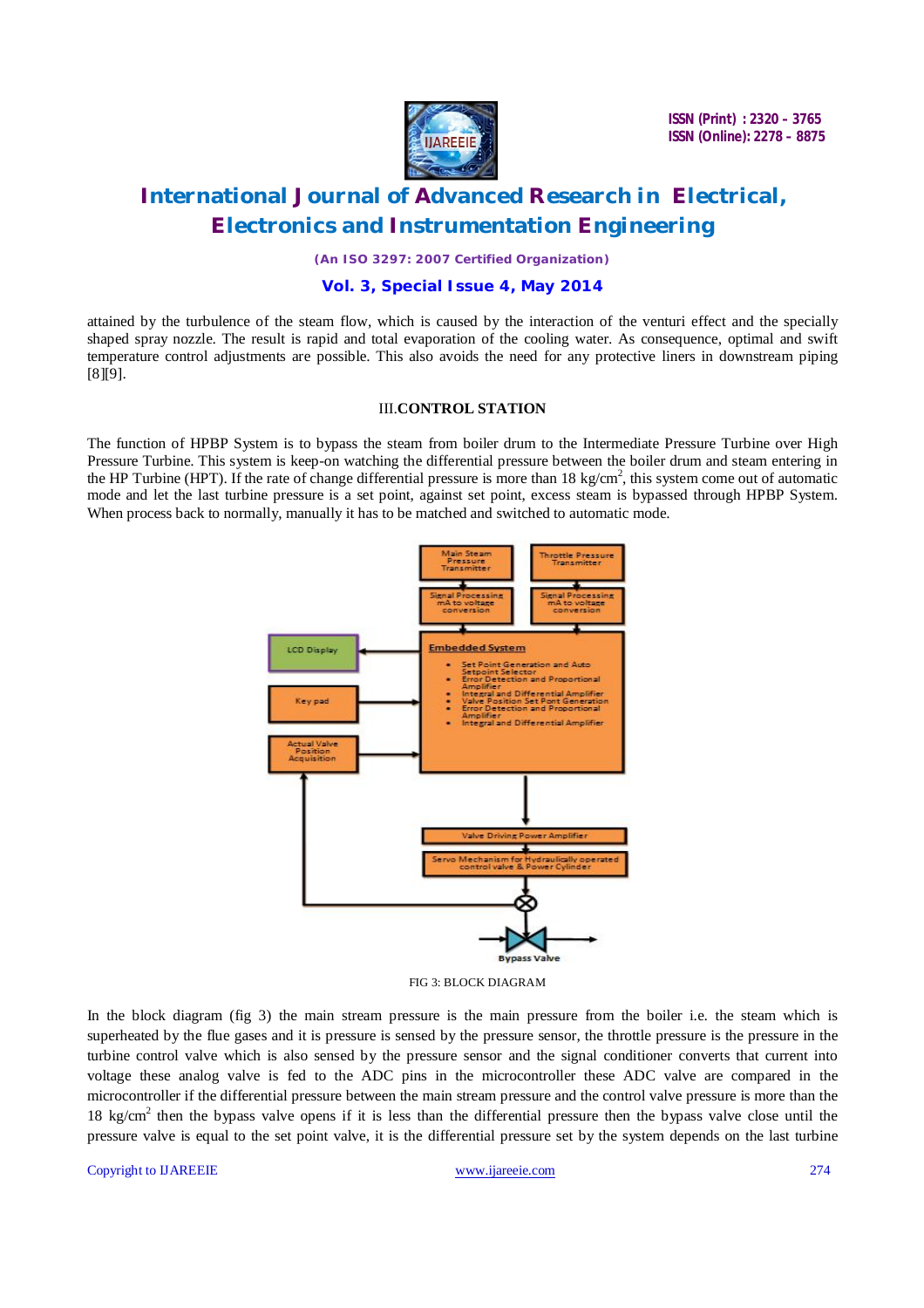

# **International Journal of Advanced Research in Electrical, Electronics and Instrumentation Engineering**

*(An ISO 3297: 2007 Certified Organization)*

### **Vol. 3, Special Issue 4, May 2014**

control valve i.e. before fault, the keypad allows the user to set the set point valve and the LCD display shows the pressure in both valves , differential pressure valves , and also the status of the bypass valve processes i.e. opening or closing. The servo mechanism based hydraulic power driving amplifier opens or closes the bypass valve depends on the control from the microcontroller.

#### A. *EXECUTION*

Once the process is started, set valve value (PS) will be assigned. Then the value of main stream pressure value (PM) and throttle valve pressure value (PT) will be compared and its difference value will be known as compared pressure value (PC). If PC value is greater than PS value, then PC is less than PS, then bypass valve will close. The value of pressure and position of the valve will be displayed. Once the PC becomes equal to PS then process will be stopped is shown in the (fig 4).



Fig 4: Flowchart for Controlling

#### V. **SIMULATION**

The boiler drum pressure and control valve pressure is sensed by using the pressure sensor, the signal from the sensor is converted to the voltage by using signal conditioner, these converter gives analog signal to the microcontroller, analog to digital converter in microcontroller converts them into digital signals by using that digital signals, used to control the valve driving amplifier of dc motor. Depending upon the digital signal dc motor rotates in either forward direction or in reverse direction, these achieved with the help of driver circuit.